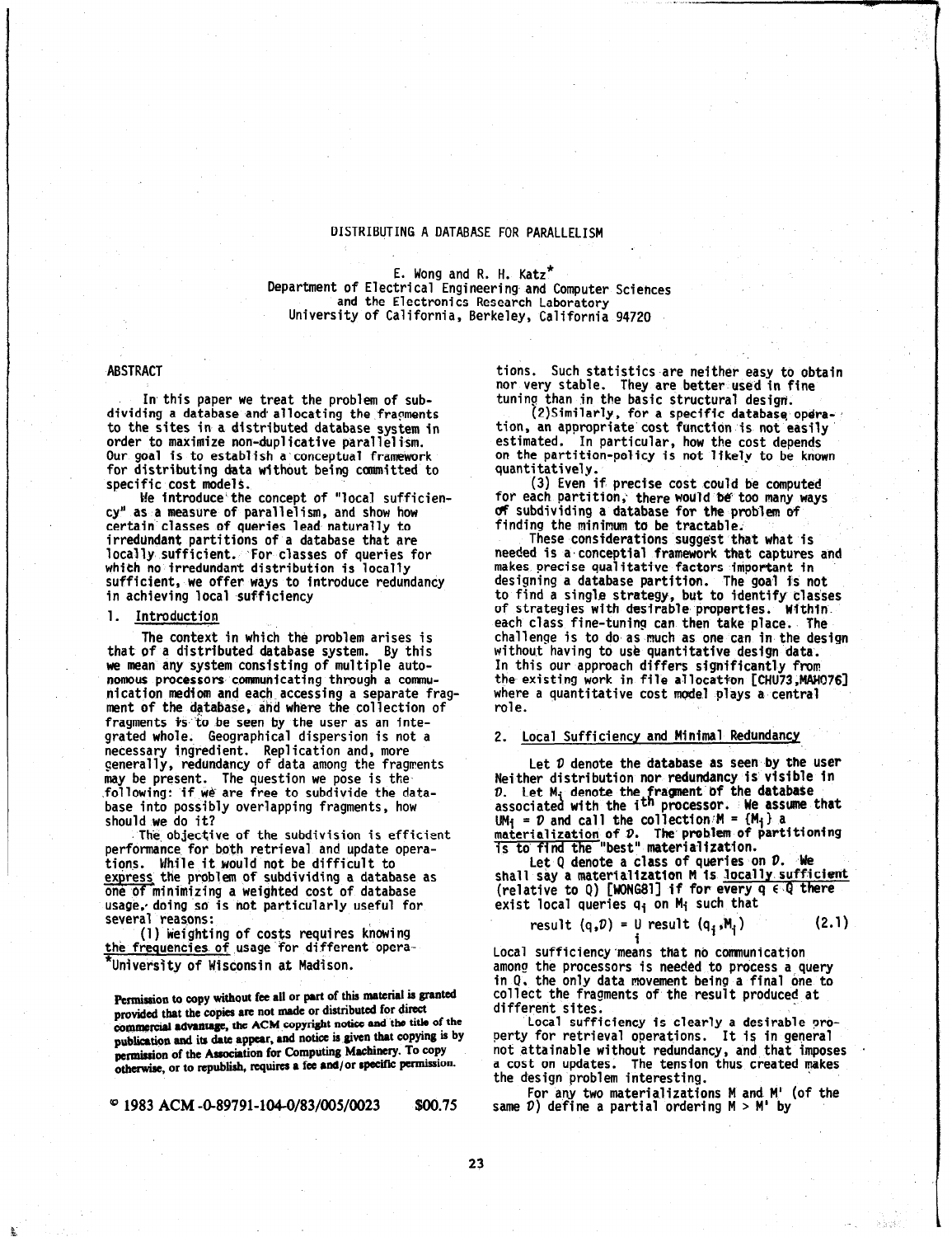$$
M > M' \Rightarrow M_i \supseteq M'_i \text{ for every } i \qquad (2.2)
$$

If  $M > M'$ , then  $(2.2)$  implies

$$
M_{\mathbf{i}} \cap M_{\mathbf{i}\,\mathbf{j}} \supseteq M_{\mathbf{i}}^{\prime} \cap M_{\mathbf{j}}^{\prime} \text{ for all } \mathbf{i}, \mathbf{j}
$$

Hence,  $M > M'$  means that M is at least as redundant is M'.

Let M be a locally sufficient materialization for a given Q. We say that M is minimally redun dant (Q) if for every M' < M, M' being sufficient implies M' = M. In other words, M being minimally redundant means there is no locally sufficient materialization that is less redundant than N.

It is reasonable to assume that a query takes longer to process if the volume of data is oreater. For example, in a relational system the processing time for a restriction, projection or join is a nondecreasing funciton of the cardinalities of the relations involved, regardless of what storage structures and processing algorithms are used. Under such an assumption, a minimally redundant M is always better than one that is not, for any  $q \in Q$ .

It is perhaps even more reasonable to assume that the cost of an update is a nondecreasinp function of the degree of redundancy, whatever the underlying implementation. This is so because updating with redundancy is tantamount to an update without redundancy plus the enforcement of an integrity constraint. Such enforcement never comes free. It follows that in designing a materialization, we can limit our choices to those that are minimally redundant, whatever the underlying implementation and physical conditions. In so doing, we have succeeded in extracting from a rather complex design problem an approach for optimization that is nearly universally applicable because it is free-from quantitative assumption.

It is interesting to note that any material ,zation M that contains full replicas of the database at two or more sites can never be minimally redun dant, because an irredundant M', having the entir database at a single site, is already locall sufficient for any  $Q$ , and clearly  $M' < M$ .

We shall take minimal-redundancy as a criterion of goodness in designing a distributed database As the example of having all the data at a singl site show, a minimally redundant materialization need not have all the desirable characteristics. One that is not, however, is almost certain to be a bad.design. Being entirely qualitative, the criterion of minimum-redundancy is not sufficient to reduce the choice to a single deisgn, but it does achieve a drastic reduction in the number of candidates that need to be considered.

## 3. A Semantic Model

Minimal redundancy.is defined relative to a class of queries 9. How should Q be chosen? Examples quickly suggest that natural query-classes are determined by semantics. Therefore, we shall introduce a simple semantic model, and define retrieval and update operations in terms of this model.

The model that we choose is a simplified ver- $\blacksquare$  sion of the entity-relationship model [CHEN76, WONG79]. An entity is an undefined atomic object. An entity type is a named collection of entiti Arelationship is a "relation" with entity types

as its domains. For example, consider a "company" database consistino of the followino:

entity types: emp, dept, job

relationship: qualified (emp, job)

assign (emp, dept,job)

mgr (dept, emp)

The participation of an entity type in a relationship may be subject to one or both of the following constraints:

- (a) E is unioue in R -- Each entity of E can occur at most once in R.
- (b) E is total in R -- Each entity of E must  $occur$  at least once in  $R$ .

If E is both unique and total in  $R$ , then  $R$  is a function of E. In such a case we shall call R an association. For example, suppose that every employee has a unique assignment of both job and dept, then the relationship assign is an association on emp. On the other hand, suppose each dept has at most one mgr but some dept's may be temporarily without,one, then dept is unique in mgr(dept,emp) but not total, and rnor is not an association. We shall refer to entity types and those relationships that are not associations collectively as primitive objects. An attribute is a function mapping a primitive object into a value set, which is any machine- interpreta data type (e.g., inteoers, character strings). For example, the following is 'a description of, the "company" database in terms of the semantic objects that we have introduced:

Example 3.1 Semantic Schema for the "Company" **Database** 

non-assoc. relationships: qualifted (emp, job)

association: empassigndept,job

attributes: emp

entity types: emp,dept,job

$$
\frac{\text{age}}{\text{dept} \cdot \text{dname}} \text{10}
$$
\n
$$
\frac{\text{time} \cdot \text{10}}{\text{poly} \cdot \text{14}}
$$

# qualified<sup>year</sup>i2

Suppose that every entity of each type is assioned a unique non-updatable identifier that serves as a surrooate for the entity. Then, the semantic description of the database can be'mapped immediately into a collection.of relations free of any serious update anormalies. The basic mappinn rule can be stated as: "One and only one relation per primitive object." For example, let eno, dno and jid denote the identifiers of-emp, dept, and job respectively. Then, the mapping rule yields the followinq relational schema for the."Company" database:

Example 3.2 Relational Schema of "Company" Database emp(eno ,ename,aqe,assign-dno,assi dept(dno ,dnam job(jid\*,title,pay) qualified(<u>eno, jid,</u>year)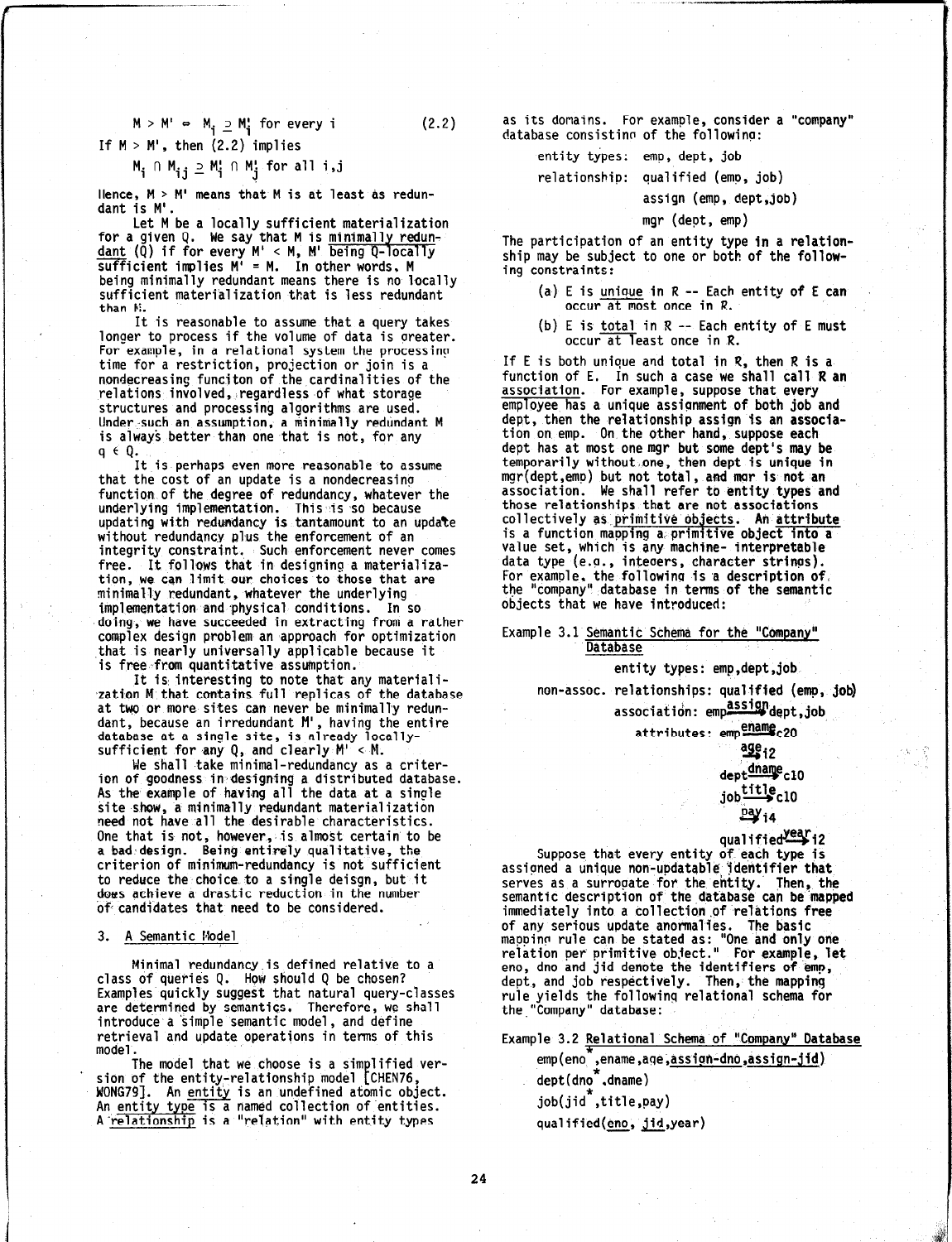## mgr(dno,eno)

For a relation representing an entity type, the identifier-domain of that entity type is indicate by an asterisk and will be called its primar<u>y ke</u>y The <u>underscored</u> domains are identifier domains for entity types represented by some other relations, and they will be referred to as for<u>eign keys</u>. Thus, for example, eno is the primary key of emp and assign-dno is a foreign key in emp.

## 4. Semantic Queries

Assume that the user's view of the distributed database is given by a relational schema free of any: distribution information and desipned according to the procedure given in Section 3. The question we address here is: what are the semantically natural queries?

We say a relational query is a semantic query if:

- (a) it is a one-variable query (i.e., it
- involves a unary operation), or (b) it is an equijoin of two relations on

an identifier domain, or (c) it involves a finite sequence of opera-

tions of types (a) and (b).

The principal restriction that semantic queries must satisfy is that "joins" can only by "equality on identifier domains" (primary or foreign keys). For example, the QUEL query

range of e is emp

range of j is job

retrieve (e. ename) where 1000 \* e.age > j.salary

is not semantic because the join-condition is neither an equality nor on an identifier domains. However, if the condition "e.assign-jid=j.jid" were added to the qualification, the resultino query would be semantic, since it would then involve an equi-join on the "jid" domain, to be followed by a restriction on the conditio  $1000 * e.age > j.salary.$ 

There are at least two reasons to restrict queries used in designing a distributed database to semantic queries. First, they are more natural, and hence are likely to be representative of the queries used in practice. Second, these queries reflect the semantics of the schema so that the schema can be used to suggest the class of queries to be used in deciding how the database is to be distributed.

#### 5. Semantically Induced Irredundant Materialization

The problem we face at this point is the following: Given a relational schema designed by using the mapping rules of Section 3, how do we choose a set of queries, and for each choice how should the relations be partitioned?

First, we note that if each relation is subdivided horizontally then every one-variable query is locally sufficient. It seems reasonable that in most situations one would want all one-variable queries to be in the design set. Hence, we assume that each relation is always subdivided horizontally.

Next, we introduce a graph representation. A relational schema designed according to the

rules of Section 3 can be represented as a directed graph (called schema-graph) as follows:

- (a) The nodes are in ont-to-one correspondence with the relations of the schema.
- (b) The arcs are in one-to-one correspondence with the foreign keys such that, if a foreion key domain in R is the primary key in S then the arc points from R to S.

Example 5.1 The Schema of Example'3.2 is Represented by the Followinp Graph:



Observe that an arc R  $\div$  S represents a func tion mapping R into S, and R is partitioned into disjoint subsets by the values of the primary

key of S. Thus, for example empassign-dnodept partitions emp into subsets each correspondino to a different department. It follows, therefore, that any partition of S yields a partition of R via a function  $R \rightarrow S$ .

T will be called a partition-tree of a schema araph G if:

- $(a)$  T is a subgraph of G
- (b) As an undirected graph, T is a tree.
- $(c)$  Each arc in T is directed from son to. parent.

For example, the following is a partition-tree of the schema graph of Example 5.1:

Example 5.2



Proposition 5.1 A partition of the root-relation in a partition tree induces a unique partition of every relation in the tree.

Proof: The proposition follows trivially by induction on the depth of the tree and from the property that  $R \rightarrow S$  together with a partition of S induce a unique partition of R.

For a given schema define a partition-forezt as a collection of partition-trees such that each node of the schema-praph appears in one and only one tree. Partition-forests will be our basis for distributing data.

Given a partition-forest F, identify those relations that are roots of the trees in F. Partition each root, and that induces a partition of each non-root node in the corresponding tree. Assigning the root fraoments to sites then achieves a perfect subidvision of the database in which the fragments of subordinate nodes follow the corresponding fragments of the roots. We call such a subdivision an F-induced subdivision. Our first procedure for designing a distributed database is simply the following:

> (a) Given a schema graph, find a partitionforest F.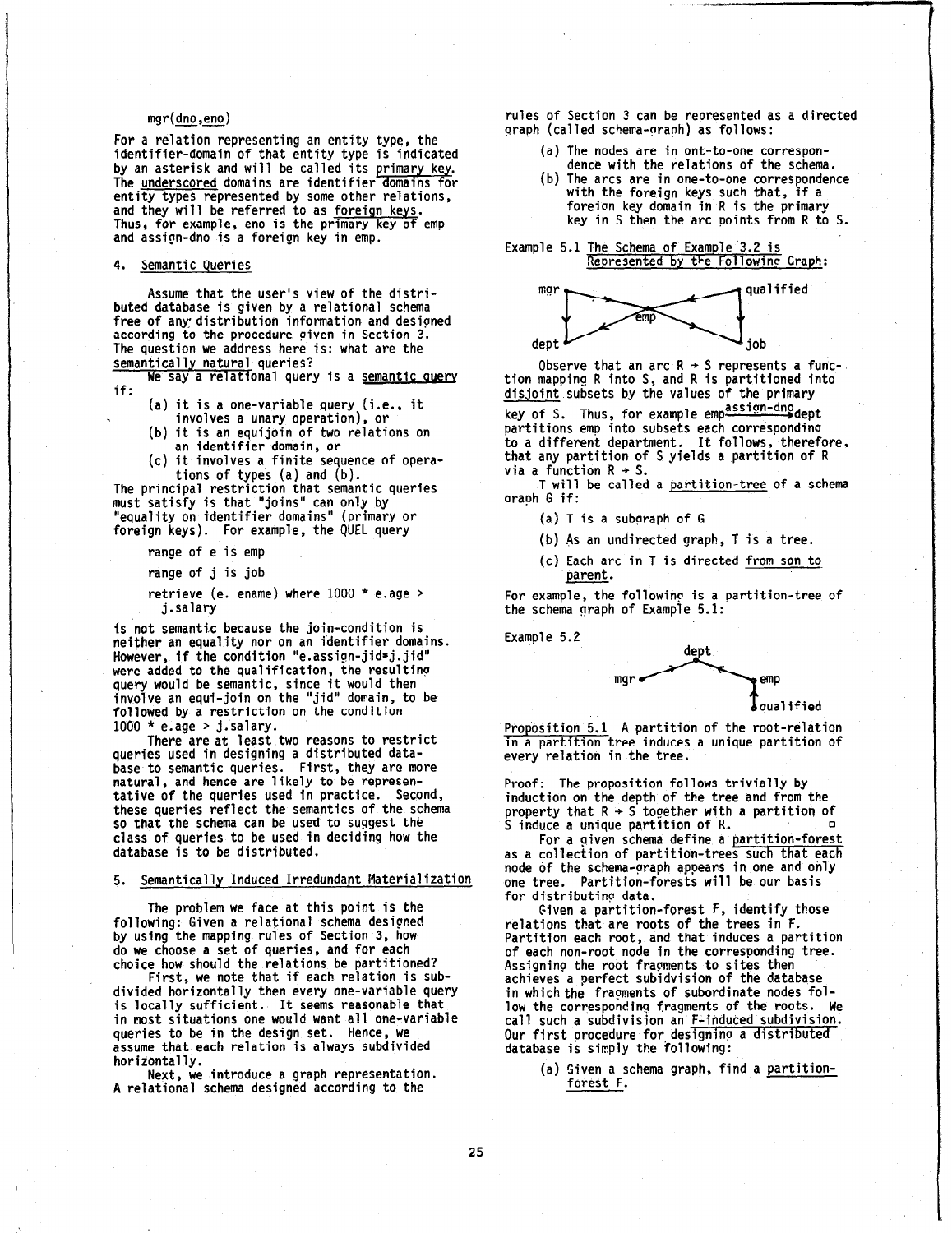#### (b) Find an F-induced subdivision of the database, and identify it as the materialization M of the distributed database.

Given an F-induced subdivision M, the class Q of locally sufficient queries can be determined from F. We shall now present a way of doing so. Let R be a relation on the schema. An identifier domain in R is said to be F-supported if it corresponds to an arc in a tree in F. Consider the following example based on the schema of Example 5.1:

Example 5.3 Let F be given by:

emar

dept

emp<del>d com</del>gre job  $\pmb{b}$  qualified

The F-supported domain are

- dno in emp and dept
- eno in mgr and emp
- jid in qualified and job

Relations produced by relational-algebraic operation inherit the F-supported domains. Thus, for example, dno is an F-supported domain of

emp mgr because it is one for emp.

Proposition 5.2 Let F be a partition-fo Let  $\mathtt{Q}(\mathtt{F})$  denote the smallest class of querie such that:

- (a) Q(F) includes all one-variable queries on the base relation (i.e., the relations specified in the schema).
- (b) Q(F) is closed under projection, restriction, and join on an F-supported domain.

Then, an irredundant materialization M is locally sufficient with respect to  $Q(F)$  if and only if  $M$ is F-induced.

Remark: M being irredundant, is also minimally redundant with respect to Q(F).

Proof: First, we prove that an F-incuced materia zation M(F) is Q(F) locally sufficient. Let Q<sub>n</sub> denote the subset of Q(F) involving n or fewer joins, and let  $R(Q_n)$  denote the set of relations obtained by Q<sub>n</sub> acting on the database. Every ident fier domain D is partitioned by M(F) into disjoi subsets D<sub>j</sub> with D<sub>j</sub> corresponding to site i.

Let  $R \in R(Q_n)$ . Whe shall prove by induction

- that:  $(a)$  R = UR<sub>i</sub> where each R<sub>i</sub> is produced by
	- local operations, and
	- (b) if 0 is an F-supported domain in R then  $R_i[D_i] = \phi$  for  $i \neq j$  where  $[D_i]$  denotes restriction on D<sub>j</sub>.

First, consider  $R \in R(Q_{\mathbb{C}})$ . Then R must be of the form

 $R = \pi \rho B$ 

when B is one of the base relations,  $\pi$  is a projection, and  $\rho$  a restriction.  $\,$  B is partitioned by M(F), so that

$$
R = \pi \rho \sum_{i} B_{i} = \pi \sum_{i}^{'} \rho B_{i}
$$

= U πρB<u>.</u> i

Now, if D is F-supported in R then it must also be F-supported in B and  $B_i=B[D_i]$ . Hence,

$$
R_i[D_j] = \pi_P(B[D_i]) [D_j]
$$
  
=  $\pi_P B[D_i \cap D_i] = \phi$ 

and properties (a) and (b) are proved for n=0.<br>-- Assume (a) and (b) to be true for n<m, and consider  $R \in R(Q_{m+1})$ . R is expressible as

$$
R = \text{mo}(A \times B)
$$

where  $\triangleright$  denotes joint on D, and A and B are in  $R(Q_m)$  with D as an R-supported domain. Now,

$$
A \bigcup_{D} B = \sum_{i} A[D_i] \bigcup_{D} B[D_i]
$$

and with property (b) we have

$$
A \sim B = \sum A_i [D_i] \sim B_i [D_i]
$$

Since  $A_i$  and  $B_i$  are locally generated, so is

$$
A_{i}[D_{i}] \sum_{i=1}^{D} B_{i}[D_{i}]. \text{ Therefore,}
$$
\n
$$
R = \pi \rho_{i}^{S} A_{i}[D_{i}] \sum_{i=1}^{D} B_{i}[D_{i}]
$$
\n
$$
= \mu \pi \rho (A_{i}[D_{i}] \sum_{i=1}^{D} B_{i}[D_{i}]
$$
\n
$$
= \mu R_{i}
$$

and (a) is proved.

in R. Clearly, Oi must be an F-supported domain For  $(b)$  let  $D_i$  denote an F-supported domain in at least one of the pair (A,B). With no los of generality assume.0; to be supported in A. Then,

A<sub>i</sub>[D¦] = φ

=Q

and  
\n
$$
R_i([D_j] = \pi_P((A_i[D_j])[D_i] \times B_i[D_i])
$$

so that (b) is proved. By induction, properties (a) and (b) are true for all n.

We note that  $q\in Q(F)$  implies  $q\in Q_{\mathbf{p}}$  for some n and the "if" part of Proposition 5.2 is proved.;' Next, we shall prove the "only if" part by showing that any Q(F)-locally-sufficient M must be Finduced.

Let R be a relation corresponding to any node in F. Then there is a unique path from R to a root relation R(0).

 $R = R(n) + R(n-1) + ... + R(0)$ 

where each link  $(+)$  corresponds to an F-supported domain. It follows that the join:

 $R(n)$  $\triangleright$ d $R(n-1)$ ... $\triangleright$ d $R(0) = J$ 

is in Q(F) and so is  $\pi(\mathrm{J}|\mathrm{R})$ , the projection of J on the domains of R=R(n). Since M is irredunda it must partition R(0). Because M is locally sufficient with respect to  $\pi(\mathsf{J}|\mathsf{R})$  the fragment of  $\mathsf{R}$ at site i is obtained from the ith fragment Of'  $R(0)$  by the operation  $\pi(J|R)$ . This is exactly how an F-induced materialization was defined. The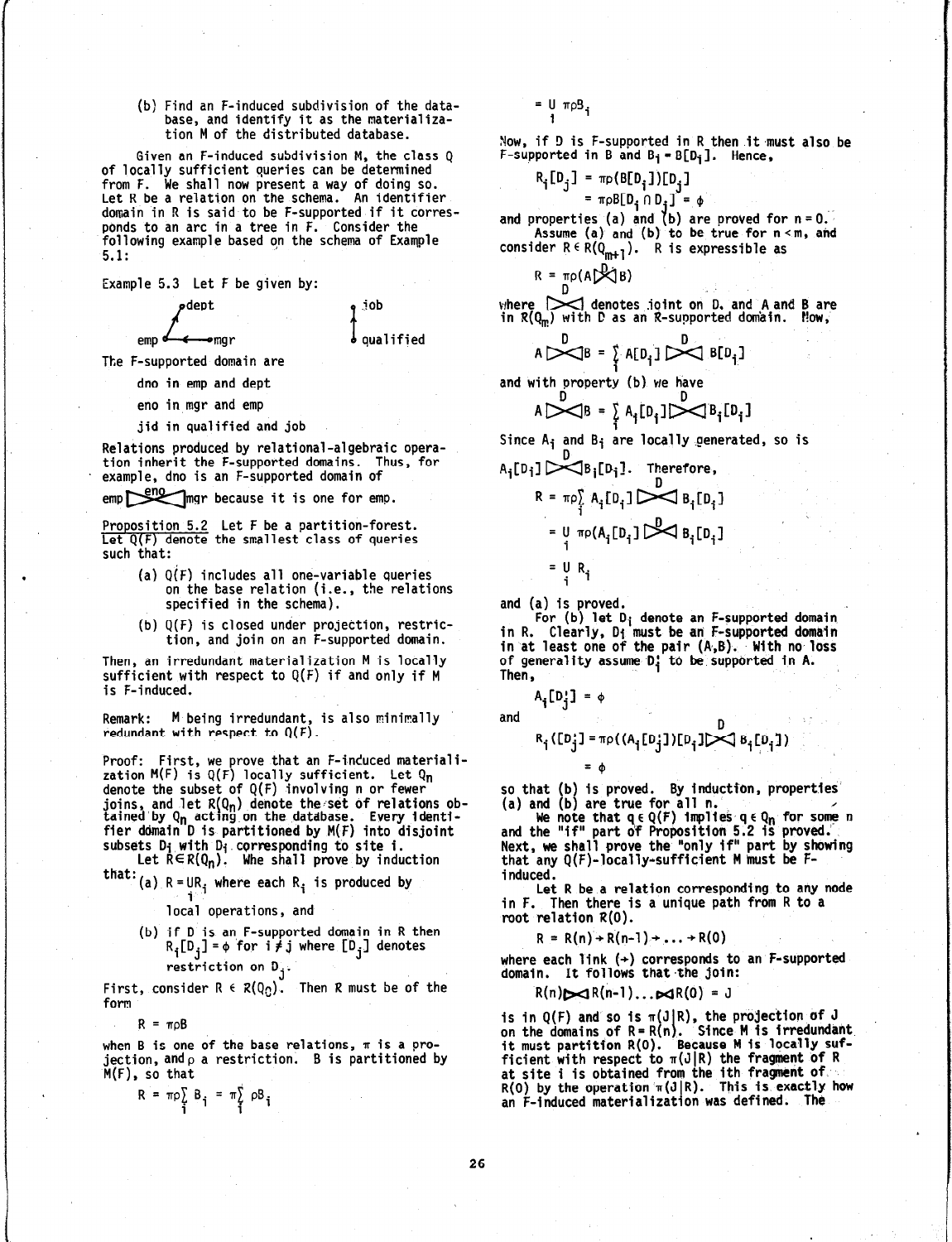#### proof is now complete.

 $\Omega$ 

## 6. Update Through Local Operations

The price to be paid for achieving a greate degree of local sufficiency is increased update complexity. This is true even when the materialization involves no redundancy. Basically, this is because local sufficiency for  $Q(F)$  is achieved only when the distribution of data (i.e., I:) satisfies the.following integrity constraint:

Every identifier domain S is partitioned by M so that if D is F-supported in R then

 $R_i = R[D_i]$ 

where  $\bar{R}$  is any base relation and  $R_i$  is the fragment of  $R$  in  $W_i$ .

For example, in a materialization induced by the F of Example 5.3, fragments of "emp" are determined by dno, "mgr" by eno, and "qualified" bv'iid. On updates the integrity constraint  $R_i$  =  $R[D_i]$  must be verified for each relation that is affecte

In a distributed system the communication cost on updates has two components: message traffic and sunchronization delay. If every update can be accomplished by broadcast then the synchronization delay, at least, is minimized. In this section we attempt to isolate those updates that can be effected by broadcast and propose an update protocol to take advantage of this property.

We define an update to be locally realizable if it can be completed by broadcasting and updating in place. For example, if every base relatio is horizontally subdivided then any one-variable deletion operation  $(e.g., define the number  $e.age > 65$ )$ is locally realizable.

The insertion of a single tuple is also locally realizable, but somewhat more complex. We note that, first, the materialization being irredundant, insertion is done at only a single site; and second, there is a difference between inserting in a relation that corresponds to a root node in F 'and one that does not. For a root insertion, there has to be an algorithm for allocating a new tuple to a specific site. The tuple is then sent to the desig nated site, or the tuple and its site designation are broadcast. To insert a tuple in a non-root relations, the tuple is broadcast and upon its reception, each site checks the F-supported foreign key (there is only one) value in the received tuple. The tuple is installed only at the site (again, there is only one) that hosts that key value. For example, assume that fl is induced by the F of Example 5.3, and that the tuple:

#### e = (eno=12345,ename="F.Fox",age=32, 1=

is to be inserted in emp. The domain dno is Fsupported in emp. On receiving the broadcast instruction to insert e, each site must check on the existence of "dno=37" and e is .inserted at the only site where the existence is verified. If "dno=37" represents a new department then the appropriate insertion to dept must precede the insertion of e.

Changing values in a tuple is also locally realizable except for changes to the primary key or any F-supported foreign keys. Changing primary keys can be assumed to be a prohibited operation

as it is in most systems. Changing an F-supported foreign key is potentially non-locally-realizable. Consider, for example, changing the department to which a given employee is assigned. For the F in Example 5.3 "employees" follow "departments" inthe assignment of data to sites. Changing the department may well require a tuple in emp to migrate from one site to another, and is thus not local realizable. This difficulty is circumvented by requiring an update to an F-supported foreign key to be effected by a pair of deletion-insertion operations. For example, changing dno from 37 to 12 for the employee with "eno=12345" would require the following pair of operations:

delete e where e.eno = 12345

append to  $emp(eno = 12345, name = "F.Fox,"$  $age = 32$ , dno = 12, jid = 213)

In summary, all one-variable updates are locally realizable except changes to primary and F-supported kevs. The former is an oneration that should be prohibited, and the latter must be replaced by a deletion-insertion pair if all updates are to be locally realizable.

## 7. Replicating Data to Enhance Retrieval

Without data replication, about the best one can do in distributing data is to pick a "partition forest" F from a schema graph and use it to induce a materialization M. In general, F being only a subgraph of the schema graph, there-are semantic queries for which M is not locally sufficient. Another view of this problem is affordedby noting that any collection of semantic queries corresponds to a subset of the schema graph, and if the subset is not a partition forest, then an irredundant materialization cannot be locally sufficient for the entire collection.

Example 7.1. Suppose that for the schema graph in Example 5.1 we require M to be locally sufficient for the following joins:

 $\text{depth} \rightarrow \text{depth} \rightarrow \text{depth}$ 

 $j$ ob $\bowtie$ emp job $\bowtie$ qualification



This not being a partition forest, there exists no irredundant materialization that is locally sufficient for all four of the specified joins, except for the trivial materialization of having all data at a single site. However, there are many ways of replicating data to obtain a locally sufficient materialization.

Replicating data to improve performance Is hardly a new idea. In the context of distributed processing, it has been considered as a tactic of optimizing file allocation [APER%O, Chu73, MAH076]. Our approach is significantly different in that we exploit the semantic information in a databas schema in deciding how to replicate the data. Three approaches to replicating data are discussed here: denormalization, all-or-none, and multiplepartitions.

The idea underlying denormalfzatfon is exceedingly simple. For a given materialization M,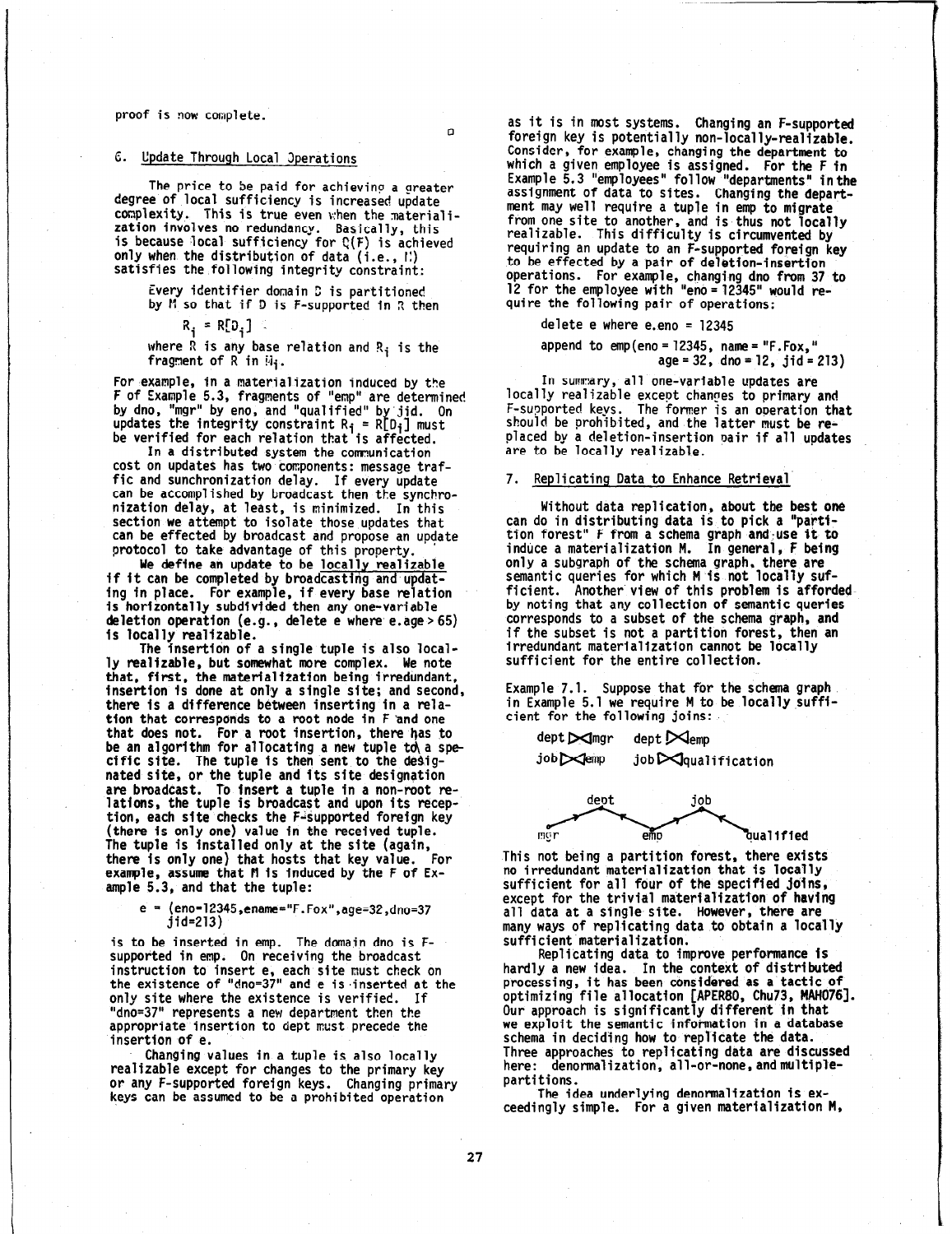call a query <u>unsupported</u> if N is not locally suf- updates more difficult. For each tuple the num-<br>ficient. The idea is to preprocess any unsupported ber of replicated copies and where they reside ficient. The idea is to preprocess any unsupported query and add it to the database before considering the problem of partitioning and distributing the tuples may have to migrate. All in all, denorma-<br>database. The following example illustrates the lization is probably not a good idea for dynamic database. The following example illustrates the lization is procedure. procedure.

Example 7.2

Consider the schema for the "Company" database considered in Example 5.1:



A possible partitioning forest is:



The mgr + dept, emp + dept, and qual + emp semantic joins are supported by this partitioning, while mgr+emp, emp+job, and qual+job are not. Queries involving the latter three joins are <u>not</u> local sufficient.

Suppose that we add the joins: mgr $\blacktriangleright$  em emp $\bowtie$ job, qual $\bowtie$ job to the database and show these as new nodes in the schema graph with arcs directed to the relations that participate inthe corresponding joins.



Now extract the following partition forest from the denormalized schema graph and note that it contains the previous partition forest:



In this forest, all natural joins involving any two relations from the original schema are supported, but not all semantic queries. For example,  $emp$ qual $\bowtie$ job is not supported.

Partitioning and distributing the denormalized (hence replicated) database can now proceed as before using the procedure given in Section 5. In practice, it is probably desirable to dist bute semijoins rather than joins. For example, once we have partitioned emp $\geq$ job into disjoint fragments  $(emp \times job)_i$ , we can project (emp $\blacktriangleright$  job) $_{\rm i}$  on the domains of emp and job respec tively to get fragments of emp and job, which can then be grouped with the fragments obtained fron partitioning emp and job directly. In this way, only fragments of the original relations need be sotred locally.

Denormalization certainly increases parallelism.for retrievals, but at the price of making may be difficult to determine, and on update<br>tuples may have to migrate. All in all, denorma-

A better way of replicating dynamic data is "all-or-none." Here, each relation,is either partitioned into non-overlapping fragments, or it is fully replicated at every site. Clearly, updating such a distributed database is no more<br>complex than undating an irredundant one. The complex than updating an irredundant one. qual question is: how do we decide which one to replicate?

Consider any subgraph G of the schema graph, including the schema graph itself. A node x on G is said to be <u>noncontlicting</u> (G) if

- (a) no arc emanates from x. or
- (b) exactly one arc emanates from x and is directed to a non-conflicting node.

In all other cases, **x** is said to be <u>conflict</u> For example, in the schema graph of Example 5.1 (also shown in Example /.?) dept and job ar non-conflicting nodes, and the other three are conflicting. In Example 7.1, emp is the only conflicting node.

A Drocedure for constructing a materialization with all-or-none replication is simply the following. Replicate the conflicting nodes and partition the non-conflicting-ones. The reason why this works is that the subgraph of G that contains only the non-conflicting nodes is always a partition forest.

A materialization with many fully replicated relations is of dubious value. One achieves parallelism in such a situation, but the parallel efforts are duplicative. For example, fully replicating every relation enjoys no advantage in parallelism over placing the entire database. at a single site. ,(It may-enjoy an advantage in communication.) We shall consider an approach, "multiple partitions," that combines features from both denormalization and all-or-none.

The idea underlying "multiple partitions" is to replicate the conflicting nodes. in a graph while keeping the number of arcs the same, so as to eventually produce a partition forest. We shall illustrate the idea with an example, but omit any proof for the general case.

### Example 7.3



Duplicate the conflicting node emp, and let each arc connected to emp be connected to one or the other, but not both, of the replicas.



Now, only mgr and qua1 are conflicting, and we can replicate each to get a partition forest: